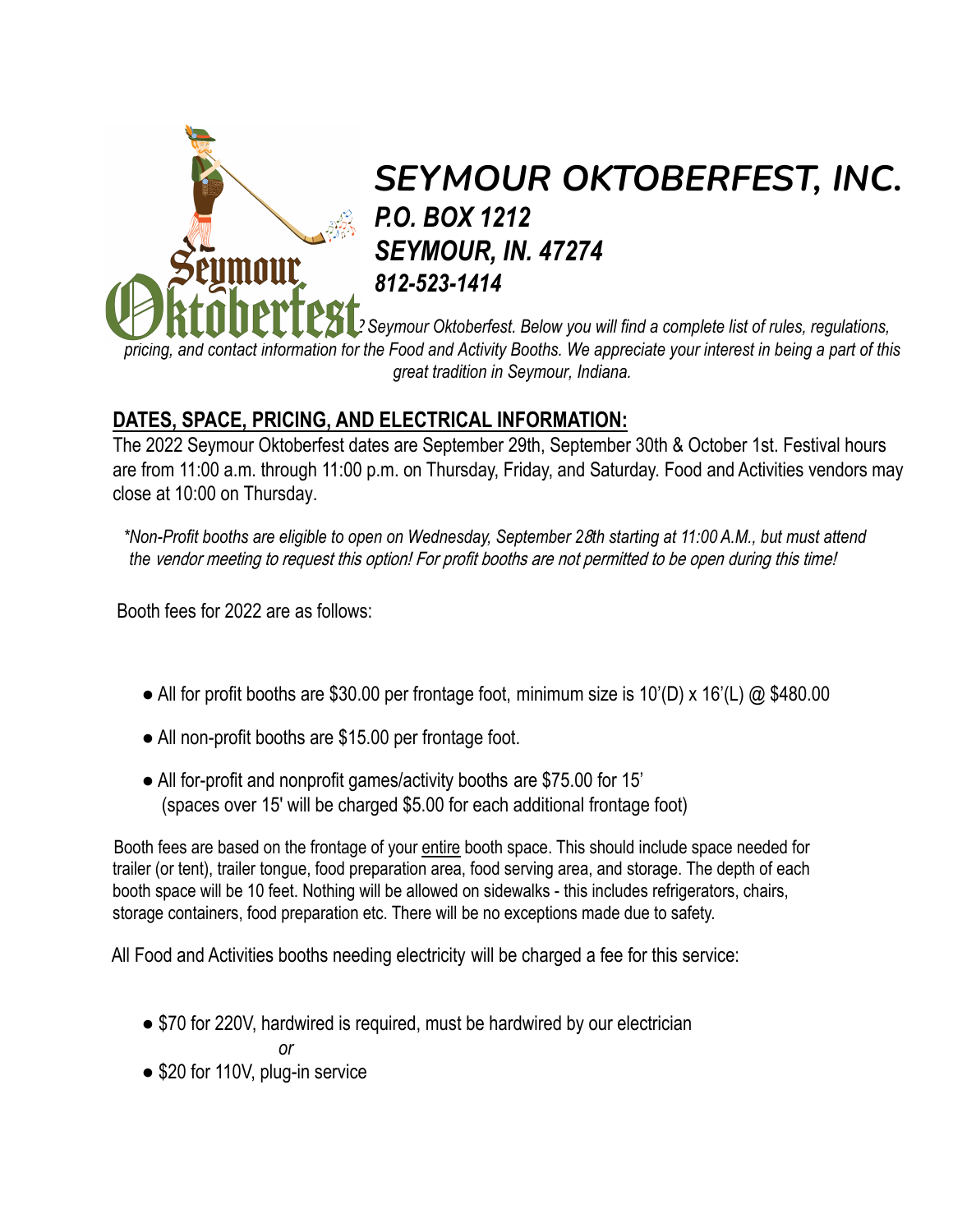## **For Profit and Non-Profit Charges and Reporting:**

All for profit food and activity booths will be assessed a 6% charge of all total receipts during the festival. Persons operating for profit food and activity booths will be asked to honor this assessment. This must be sent into the Seymour Oktoberfest Board within two weeks of the end of the festival.

## Any vendor that does not honor this assessment will not be eligible to return for any future festivals.

Non-profit food and activity booths are not required to pay the 6% charge for participating in the festival.

Every vendor (for profit and non-profit) will be required to report their gross sales receipt for each day of the festival. The gross sales receipt should be reported via this website <https://www.seymouroktoberfest.com/reporting>. Please fill out the required information concerning daily receipt totals during the festival. All reporting inquiries are asked to be submitted by the Monday following the festival by Noon.

### **Certificate of Insurance and Information Meeting:**

Every vendor (for profit or non-profit) will be required to provide a certificate of insurance from their insurance company. The certificate must list the Seymour Oktoberfest as an insured site for the vendor. This must be turned in by September 23rd, 2022, as too many are not getting them submitted without us having to go in person to the booths! This can submitted as early as NOW, through 9/23/2022. You will not be permitted to setup without the COI on file. It can be emailed to food@seymouroktoberfest.com.

A "Vendor Information Meeting" will be held on *Thursday, September 13<sup>th</sup>,* 2021 at 7:00 p.m. at the Seymour Community Center, 107-109 S. Chestnut Street. There will also be a Facebook Live option during this time ([FB Live\)](https://fb.me/e/1ajt9ovaY). All vendors are urged to attend. A representative from the Fire Department, Health Department, and the Oktoberfest Electrician will be available to answer any questions or concerns.

#### **Decorative Requirements:**

Oktoberfest/Barvarian, Fall, and/or Harvest theme decorations are required for all booths.In appreciation of your commitment to making the Seymour Oktoberfest a special time, the best-decorated food booth will receive an Oktoberfest plaque and a \$100 check. The runner-up will receive a plaque. The best-decorated NEW food or activity booth will also receive a plaque and \$100 check.

Decorations that are flammable such as hay bales, corn stalks, etc. will be sprayed by the Seymour Fire Department with flame-retardant spray during inspection. Booths that do not participate in the decorative traditions will be eliminated and ineligible for attending the festival in future years.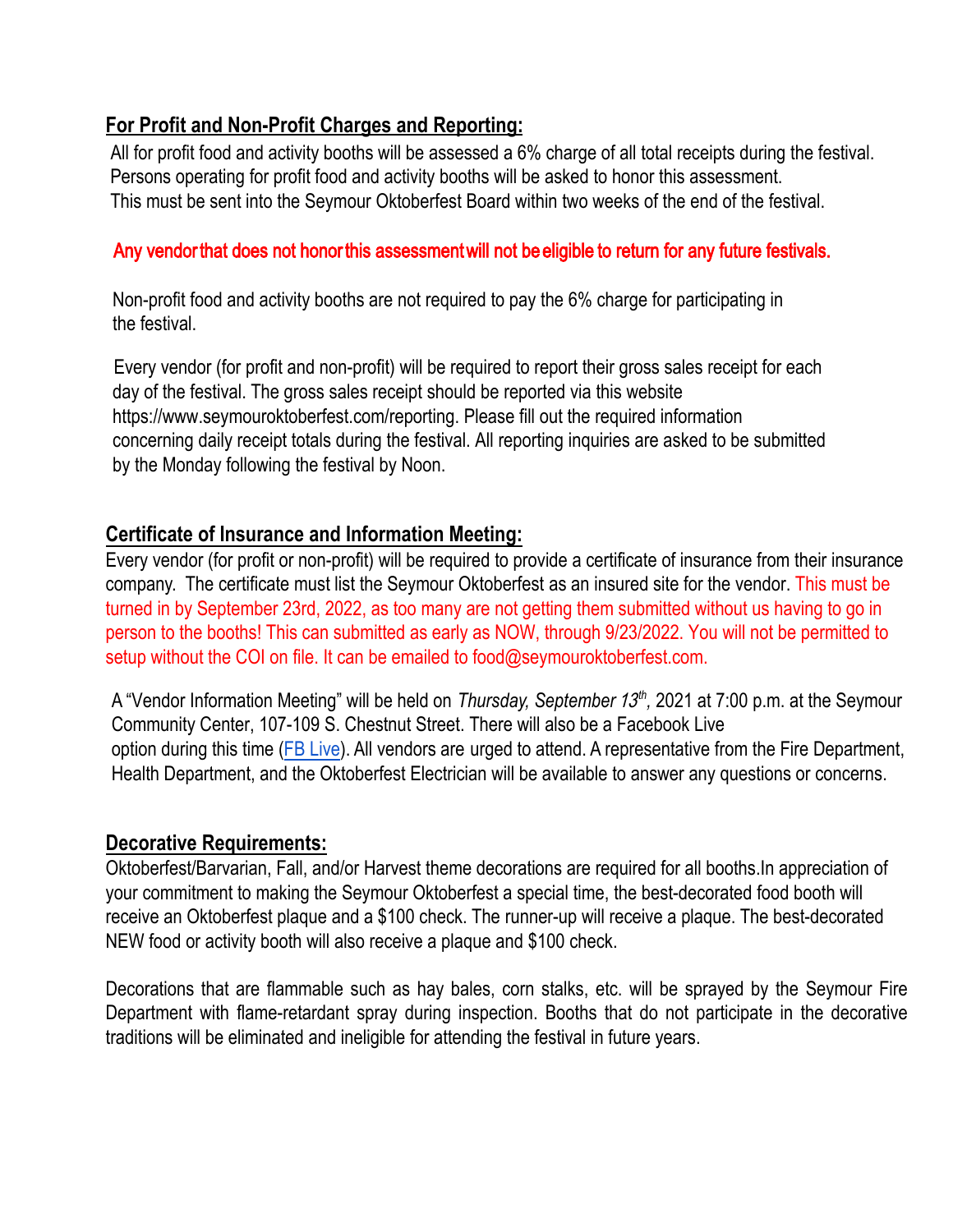## **Deadline:**

If you are interested in participating in 2021 Seymour Oktoberfest, please complete the online application **no later than** May **1, 2021!** Applications will be reviewed and upon acceptance, you will be sent an invoice for your booth fees. Booth location will not be disclosed until vendors have paid the invoice.

While the Seymour Oktoberfest takes great strides to keep returning vendors in the spots of previous years, please know that as electrical requirements change and the uncertainty of needed space due post-pandemic normalcy may change some locations.

## **Closing Statement and Contact Information:**

We look forward to working with you for a very successful 2022 Seymour Oktoberfest.

Prost and Guten Tag, Cindy Ruddick Kendra Zumhingst

Email: [food@seymouroktoberfest.com](mailto:food@seymouroktoberfest.com)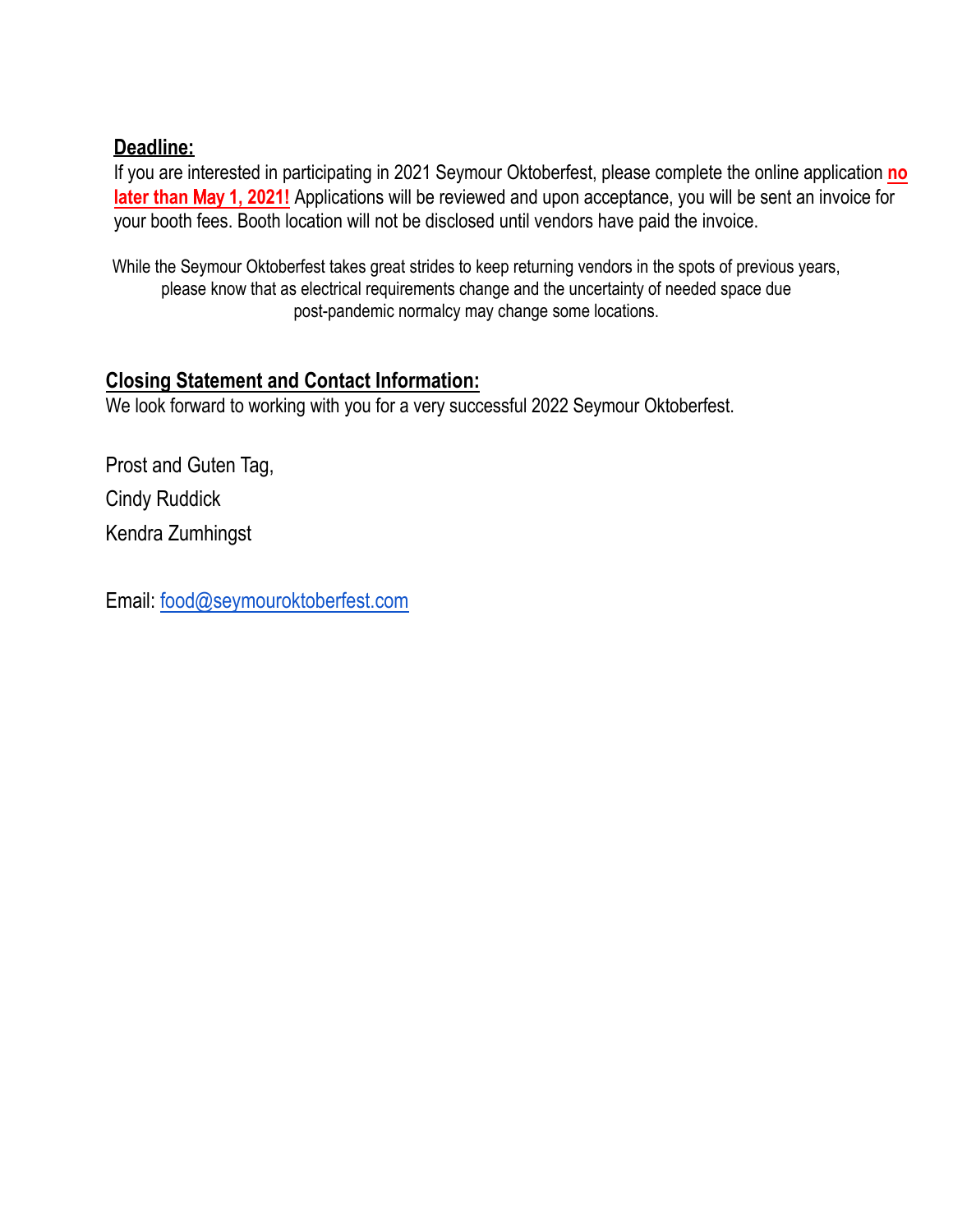

# *SEYMOUR OKTOBERFEST, INC. P.O. BOX 1212 SEYMOUR, IN. 47274 812-523-1414*

## **RULES AND REGULATIONS:**

## **CATEGORY DEFINITIONS:**

FOOD - Any booth selling food for consumption.

OTHER - Activity booths such as cakewalk, face painting, sand art, and sports games. These booths will be located in the food area, but pay a different fee schedule.

#### Sale Items:

All items that are sold in your booth should be listed on the application. The Seymour Oktoberfest prohibits items from being sold that are not listed on the application.

#### Operating Times:

Food Booths must open by 11:00 A.M. on festival days. Booths should remain open until 11:00 P.M. with the exception of Thursday when booths may choose to close at 10:00 P.M.

Game and Activity Booths may open as delayed as 3:00 P.M. on Thursday and Friday due to schools being in session. On Saturday, Game and Activity Booths should open by 11:00 A.M. Game and Activity Booths should remain open until 11:00 P.M. These booths may choose to close at 10:00 P.M. on Thursday.

## **RESTRICTIONS AND REFUND POLICY:**

No raffles or lotteries are allowed at any booths. Handouts, balloons, or giveaways are not permitted at booths. No promotional material such as cards, flyers, pamphlets, etc. are to be distributed during the festival. Vendors may not hand out items throughout the crowd or from their booth.

Refunds will not be issued for cancelations. If you cannot use your space, please notify the festival Board Members at 812-523-1414 or by email at [food@seymouroktoberfest.com](mailto:food@seymouroktoberfest.com). This allows the board to fill the space. Failure to show or notify the Board Members of your absence will result in your booth not being invited back for future events.

## **OPENING and CLOSING PROCEDURES**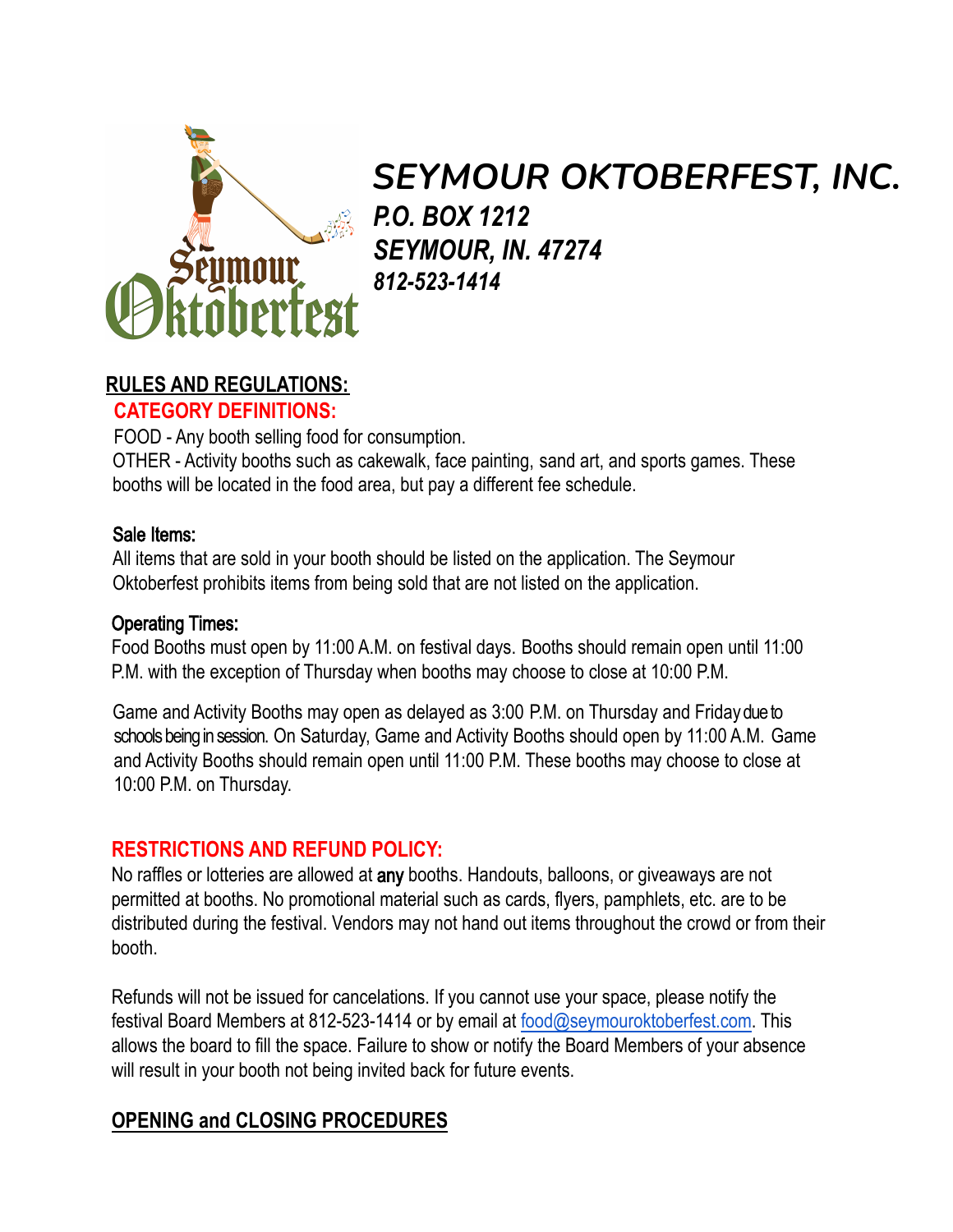#### **OPENING PROCEDURES:**

Starting at approximately 7:00p.m. on Tuesday, September 27th, all booths on wheels/trailers or self contained booths that are pulled by one vehicle will be allowed to park in their designated booth space. All driving vehicles will need to be moved out immediately. All booths that are put together manually will be allowed to set up starting at 8:30 p.m. Your booth space will need to be inspected by an Oktoberfest Board Member before you leave for the night. All booth set-up must be completed no later than 8:00 A.M. on Thursday, September 29th. All vehicles must be removed from the area no later than 9:00 A.M. on Thursday, September 29th. Inspections will begin promptly at 9:00 A.M. Thursday morning.

### **CLOSURE PROCEDURES:**

The festival will close Saturday, October 1st at 11:00 P.M. We do NOT want booths tore down prior to closing! You may start tearing your booth down at 11pm, but all material must stay within your allocated space until you are released by an Oktoberfest Board Member as City Workers will get the tables out and vendors will be given the approval to start exiting. Please be patient!

The Seymour City Workers will start removing tables and the electrician will begin disconnecting electrical boxes at Midnight (12:00 A.M.). This means all electricity will be shut off at Midnight (12:00 A.M.).

The contact person listed on your application will be responsible for anyone working, tearing down, or driving a vehicle to remove your booth. No vehicles will be permitted in the festival area until an Oktoberfest Board Member has indicated it is safe to do so.

Please ensure all of your booth workers are aware of the rules stated by the Oktoberfest Board. You are responsible for your booth and booth workers. No one will be permitted to park on Chestnut and Second Street to wait for permission to enter. This creates congestion and confusion with processes that are in place to get everyone out safely while Seymour City Workers remove tables. Law enforcement will be present at each entrance to assist with traffic control.

## **HEALTH INSPECTION:**

All booths serving food must have an inspection by the Jackson County Health Department. The inspection will be arranged by the festival committee. There is a \$20.00 fee for the inspection, which should be mailed directly to the Health Dept. Do not mail the fee to us, it will be counted as not paid by the Health Dept. Non-Profit booths and Activities booths are not charged for this inspection.

## **SAFETY INSPECTION:**